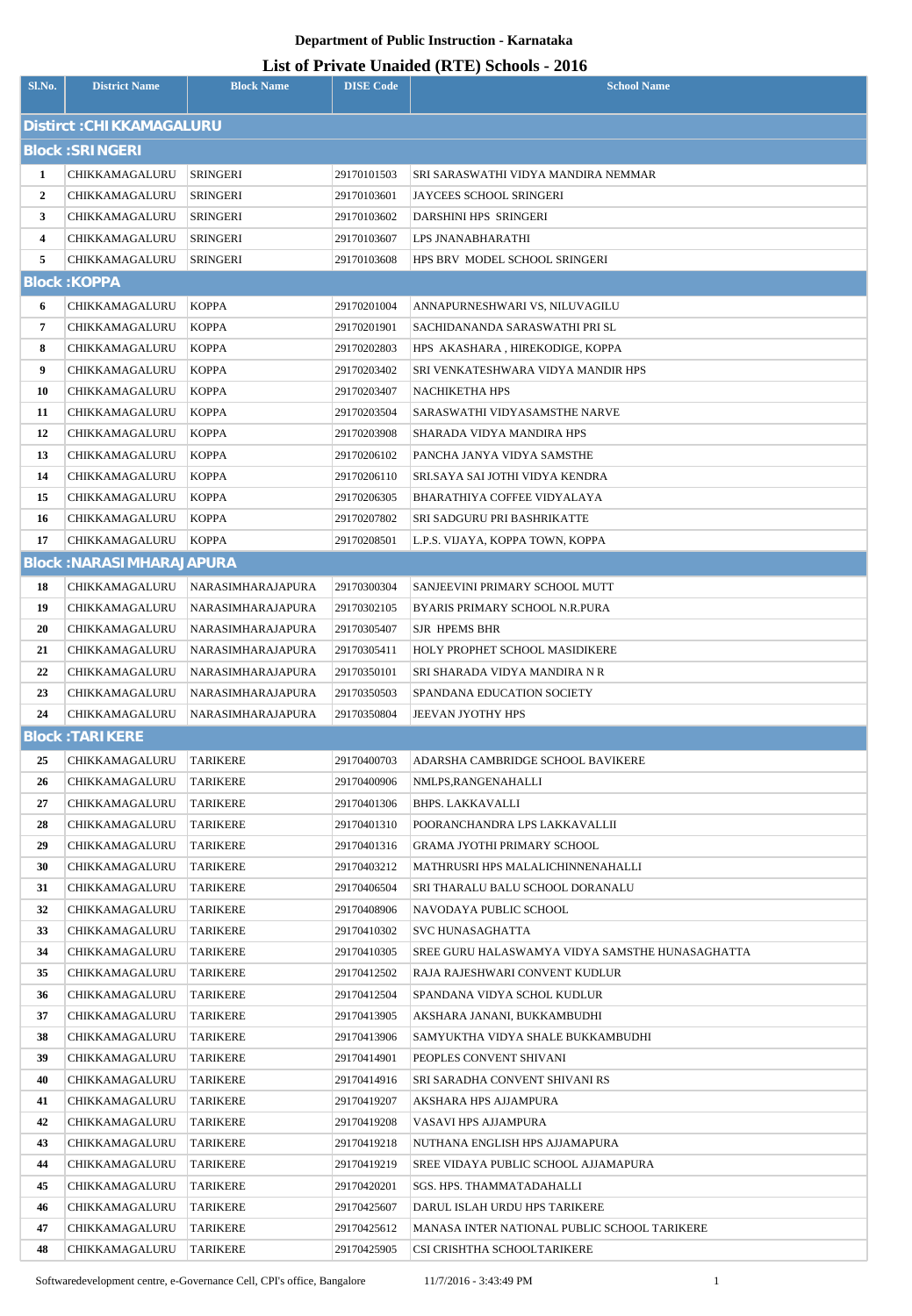## **List of Private Unaided (RTE) Schools - 2016**

|            |                           |                    |                  | List of Frivan: Unanity (KTL) Sthoots - 2010   |
|------------|---------------------------|--------------------|------------------|------------------------------------------------|
| Sl.No.     | <b>District Name</b>      | <b>Block Name</b>  | <b>DISE Code</b> | <b>School Name</b>                             |
|            |                           |                    |                  |                                                |
| 49         | CHIKKAMAGALURU            | <b>TARIKERE</b>    | 29170426007      | UNITED EDUCATION. TARIKERE                     |
| 50         | CHIKKAMAGALURU            | <b>TARIKERE</b>    | 29170426008      | OXFORD EDUCATION TRUST TARIKERE                |
| 51         | CHIKKAMAGALURU            | <b>TARIKERE</b>    | 29170426205      | ARUNODYA VIDYA SAMSTHE TARIKERE                |
| 52         | CHIKKAMAGALURU            | <b>TARIKERE</b>    | 29170426303      | SWAMY VIVEKANANDA SCHOOL TARIKERE              |
| 53         | CHIKKAMAGALURU            | <b>TARIKERE</b>    | 29170426502      | CAMBRIDGE PUBLIC SCHOOL TARIKERE               |
| 54         | CHIKKAMAGALURU            | TARIKERE           | 29170427004      | PRAHARSHITHA VIDYA SAMSTHE TARIKERE            |
| 55         | CHIKKAMAGALURU            | <b>TARIKERE</b>    | 29170427208      | SADVIDYA LPS LINGADAHALLI ROAD TARIKERE        |
| 56         | CHIKKAMAGALURU            | <b>TARIKERE</b>    | 29170427209      | LITTLE MIDDLE STAR PUBLIC SCHOOL TARIKERE      |
| 57         | CHIKKAMAGALURU            | <b>TARIKERE</b>    | 29170427404      | THUNGABHADRA RESIDENCAL SCHOOL                 |
| 58         | CHIKKAMAGALURU            | <b>TARIKERE</b>    | 29170427405      | NATIONAL ENGLISH HPS TARIKERE                  |
|            | <b>Block: KADUR</b>       |                    |                  |                                                |
| 59         | CHIKKAMAGALURU            | <b>KADUR</b>       | 29170504004      | <b>JNANADEEPA HPS.GIRIYAPURA</b>               |
| 60         | CHIKKAMAGALURU            | <b>KADUR</b>       | 29170504408      | LPS SOMESHWARA SCHOOL ANTARAGATTE              |
| 61         | CHIKKAMAGALURU            | <b>KADUR</b>       | 29170505401      | NISARGA CONVENT HIRENALLUR                     |
| 62         | CHIKKAMAGALURU            | <b>KADUR</b>       | 29170510702      | NEW INDIAN CONVENT, YAGATI                     |
| 63         | CHIKKAMAGALURU            | <b>KADUR</b>       | 29170514312      | SANTHA TERESA L.P.S. TERESAPURA                |
| 64         | CHIKKAMAGALURU            | <b>KADUR</b>       | 29170519802      | NIVEDHITA PRIMARY SCHOOL, MATHIGATTA           |
| 65         | CHIKKAMAGALURU            | <b>KADUR</b>       | 29170522402      | KALLESHWARA VIDYA MANDIRA, SINGATAGERE         |
| 66         | CHIKKAMAGALURU            | <b>KADUR</b>       | 29170522408      | SRI KALLESHWARA SCHOOL                         |
| 67         | CHIKKAMAGALURU            | <b>KADUR</b>       | 29170523001      | SNEHA ELIMENTARY SCHOOL                        |
| 68         | CHIKKAMAGALURU            | <b>KADUR</b>       | 29170523010      | L.P.S. SHANTINIKETHANA                         |
|            |                           |                    |                  |                                                |
| 69         | CHIKKAMAGALURU            | <b>KADUR</b>       | 29170531802      | JNANAGANGOTHRI VIDHYA KUTIRA, B.H.             |
| 70         | CHIKKAMAGALURU            | <b>KADUR</b>       | 29170532201      | CEMBRIDGE PUBLIC SCHOOL KADUR                  |
| 71         | CHIKKAMAGALURU            | <b>KADUR</b>       | 29170532301      | BGS H.P.S. KADUR                               |
| 72         | CHIKKAMAGALURU            | <b>KADUR</b>       | 29170532402      | LPS PRAGNA SCHOOL KADUR                        |
| 73         | CHIKKAMAGALURU            | <b>KADUR</b>       | 29170532508      | DEEKSHA VIDYA MANDIR, KADUR-8                  |
| 74         | CHIKKAMAGALURU            | <b>KADUR</b>       | 29170532509      | HIGHWAY ENGLISH MEDIUM SCHL                    |
| 75         | CHIKKAMAGALURU            | <b>KADUR</b>       | 29170532902      | SRI SHARADA VIDHYA MANDIRA                     |
| 76         | CHIKKAMAGALURU            | <b>KADUR</b>       | 29170533109      | ROTARY SCHOOL                                  |
| 77         | CHIKKAMAGALURU            | KADUR              | 29170533201      | M.S.R. ENGLISH SCHOOL,                         |
| 78         | CHIKKAMAGALURU            | <b>KADUR</b>       | 29170533501      | NETAJI MODEL SCHOOL-WARD-18                    |
| 79         | CHIKKAMAGALURU            | <b>KADUR</b>       | 29170533502      | <b>LITTLE ANGEL LPS</b>                        |
| 80         | CHIKKAMAGALURU            | KADUR              | 29170533601      | JNANABHARATHI ENGLISH SCHL                     |
| 81         | CHIKKAMAGALURU            | <b>KADUR</b>       | 29170534005      | ALI PUBLIC PRIMARY SCHOOL                      |
| 82         | CHIKKAMAGALURU            | <b>KADUR</b>       | 29170534803      | ANIKETHANA (9TH CROSS)                         |
|            | <b>Block: CHIKMAGALUR</b> |                    |                  |                                                |
| 83         | CHIKKAMAGALURU            | <b>CHIKMAGALUR</b> | 29170600614      | HPS AND HS JYOTHIRVIKAS                        |
| 84         | CHIKKAMAGALURU            | CHIKMAGALUR        | 29170600615      | H.P.S. POORNAPRAJNA                            |
| 85         | CHIKKAMAGALURU            | CHIKMAGALUR        | 29170606201      | SRI DEVEERAMMA VIDYA SAMSTHE                   |
| 86         | CHIKKAMAGALURU            | CHIKMAGALUR        | 29170608107      | <b>HPS AMBER VALLEY</b>                        |
| 87         | CHIKKAMAGALURU            | CHIKMAGALUR        | 29170608406      | <b>M V M THEGUR</b>                            |
| 88         | CHIKKAMAGALURU            | CHIKMAGALUR        | 29170611903      | HPS NAVODAYA LAKYA                             |
| 89         | CHIKKAMAGALURU            | CHIKMAGALUR        | 29170612404      | SRI GURU B C SINDIGERE                         |
| 90         | CHIKKAMAGALURU            | <b>CHIKMAGALUR</b> | 29170613403      | LPS NAVODAYA COV KALASAPURA                    |
| 91         | CHIKKAMAGALURU            | CHIKMAGALUR        | 29170619407      | HPS AND HS S MANASA                            |
| 92         | CHIKKAMAGALURU            | CHIKMAGALUR        | 29170619410      | HPS POORNA PRAJNA                              |
| 93         | CHIKKAMAGALURU            | <b>CHIKMAGALUR</b> | 29170619414      | HPS AND HS SUSHIKSHITHA ALDUR                  |
| 94         | CHIKKAMAGALURU            | <b>CHIKMAGALUR</b> | 29170619417      | RAZIA SHAMA                                    |
| 95         | CHIKKAMAGALURU            | CHIKMAGALUR        | 29170619420      | LPS JAI BHEEM                                  |
| 96         | CHIKKAMAGALURU            | <b>CHIKMAGALUR</b> | 29170619705      | H.P.S R S EDUCATION SOCIETY (R)                |
| 97         | CHIKKAMAGALURU            | <b>CHIKMAGALUR</b> | 29170619804      | HPS JILLA VOKKALIGARA SANGHA MACHAGONDANAHALLI |
| 98         |                           | <b>CHIKMAGALUR</b> |                  |                                                |
| 99         | CHIKKAMAGALURU            |                    | 29170619805      | LPS VIVECHANA VIDYA SAMSTHE MACHAGONDANAHALLI  |
|            | CHIKKAMAGALURU            | <b>CHIKMAGALUR</b> | 29170620805      | SRI KALIKAMBHA VIDYA SAMSTHE (R) MA            |
| <b>100</b> | CHIKKAMAGALURU            | CHIKMAGALUR        | 29170623045      | HPS  SRI MANJUNATHESWARA V K                   |

Softwaredevelopment centre, e-Governance Cell, CPI's office, Bangalore 11/7/2016 - 3:43:49 PM 2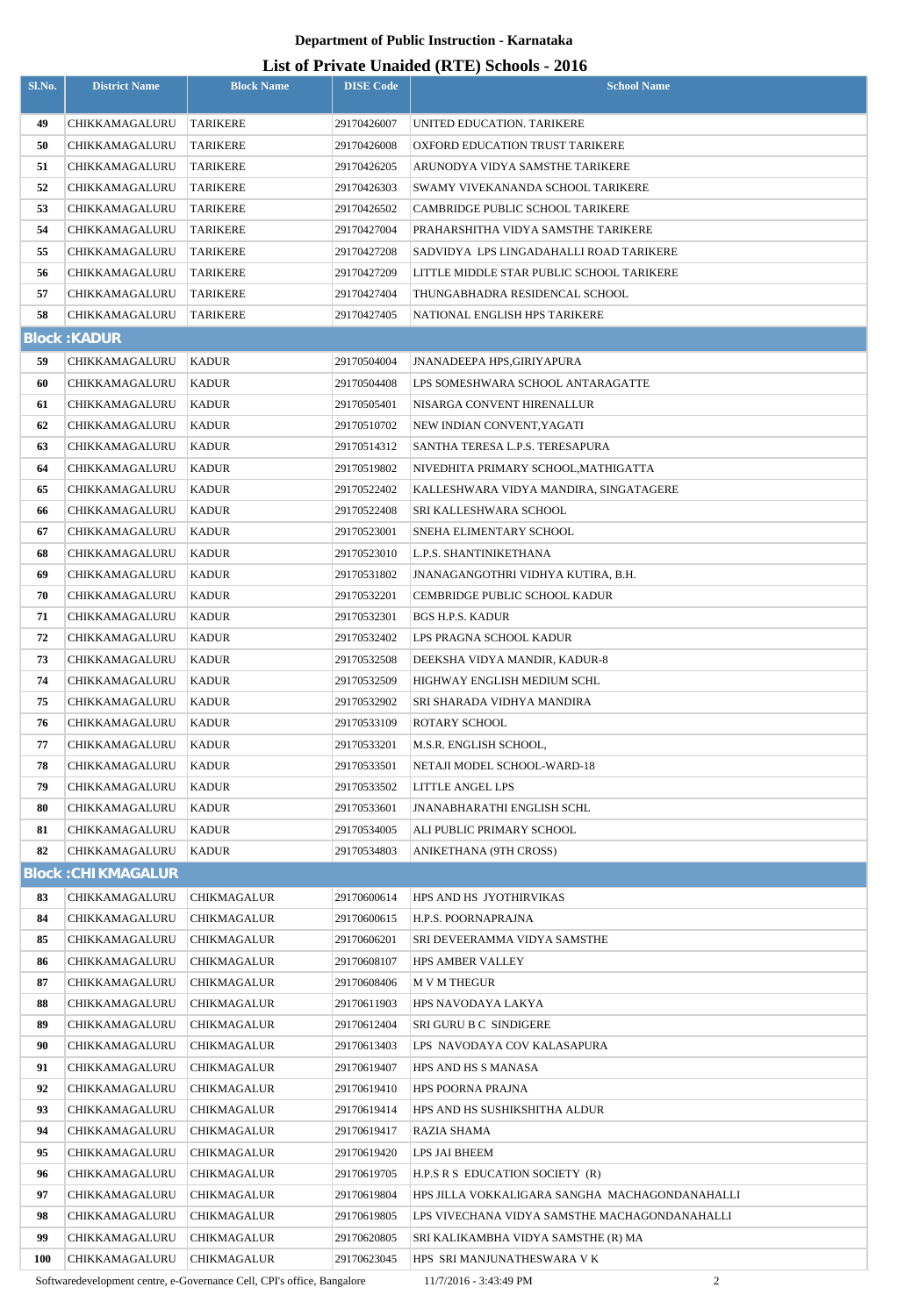## **List of Private Unaided (RTE) Schools - 2016**

| Sl.No.     | <b>District Name</b>             | <b>Block Name</b>                 | <b>DISE Code</b>           | $\mathbf{L}$ list of Frivance Unangela (IVFL) behools $\mathbf{F}$<br><b>School Name</b> |
|------------|----------------------------------|-----------------------------------|----------------------------|------------------------------------------------------------------------------------------|
| 101        | CHIKKAMAGALURU                   | <b>CHIKMAGALUR</b>                | 29170623093                | HPS ST JOHNS HOUSING BOARD                                                               |
| 102        | CHIKKAMAGALURU                   | <b>CHIKMAGALUR</b>                | 29170623094                | HPS SANJIVINI.V.S HOUSING BOARD                                                          |
| 103        | CHIKKAMAGALURU                   | CHIKMAGALUR                       | 29170623096                | THE SUMMIT KHB EXTENSION                                                                 |
| 104        | CHIKKAMAGALURU                   | CHIKMAGALUR                       | 29170623098                | HPS SHREE GURU SIDDARAMESHWARA VIDYA SAMASTE (R), PAVITHRAVANA                           |
| 105        | CHIKKAMAGALURU                   | CHIKMAGALUR                       | 29170623101                | HPS JCS ACADEMY KALYANANAGAR                                                             |
| 106        | CHIKKAMAGALURU                   | CHIKMAGALUR                       | 29170623106                | SHREE THARALUBALU VIDYA SAMSTHE                                                          |
| 107        | CHIKKAMAGALURU                   | <b>CHIKMAGALUR</b>                | 29170623107                | NURTURE INTERNATIONAL SCHOOL                                                             |
| 108        | CHIKKAMAGALURU                   | CHIKMAGALUR                       | 29170623108                | LPS EUREKA ACADEMY                                                                       |
| 109        | CHIKKAMAGALURU                   | CHIKMAGALUR                       | 29170623301                | PRIDE EURO SCHOOL                                                                        |
| 110        | CHIKKAMAGALURU                   | CHIKMAGALUR                       | 29170623302                | CHRIST THE KING SCHOOL KOTE                                                              |
| 111        | CHIKKAMAGALURU                   | CHIKMAGALUR                       | 29170623403                | TOWN MAHILA SAMAJA EDUCTION SCOIETY CKM                                                  |
| 112        | CHIKKAMAGALURU                   | <b>CHIKMAGALUR</b>                | 29170623505                | LPS SDM SCHOOL                                                                           |
| 113        | CHIKKAMAGALURU                   | CHIKMAGALUR                       | 29170623601                | LPS ARUNODAYA                                                                            |
| 114        | CHIKKAMAGALURU                   | CHIKMAGALUR                       | 29170623708                | PRAKRUTHI ACADEMY HIGHERY PRIMARY SCHOOL GAVANAHALLI                                     |
| 115        | CHIKKAMAGALURU                   | <b>CHIKMAGALUR</b>                | 29170623710                | HPS KUVEMPU VIDYANIKETAN                                                                 |
| 116        | CHIKKAMAGALURU                   | CHIKMAGALUR                       | 29170623711                | HPS SHANKARA VIDYA MANDIRA                                                               |
| 117        | CHIKKAMAGALURU                   | <b>CHIKMAGALUR</b>                | 29170623905                | <b>HPS GOOD SHEPHERD</b>                                                                 |
| 118        | CHIKKAMAGALURU                   | <b>CHIKMAGALUR</b>                | 29170624004                | HPS SUNRISE SCHOOL                                                                       |
| 119        | CHIKKAMAGALURU                   | CHIKMAGALUR                       | 29170624008                | <b>JNANA DEEPA LITTLE FLOWERS SCHOOL</b>                                                 |
| 120        | CHIKKAMAGALURU                   | CHIKMAGALUR                       | 29170624009                | HPS SARVODAYA                                                                            |
| 121        | CHIKKAMAGALURU                   | CHIKMAGALUR                       | 29170624401                | LPS GYNANA BHARATHI SCHOOL                                                               |
| 122        | CHIKKAMAGALURU                   | CHIKMAGALUR                       | 29170624501                | HPS JNANARASHMI SCHOOL                                                                   |
| 123        | CHIKKAMAGALURU                   | CHIKMAGALUR                       | 29170624504                | HPS AND HS UNITED                                                                        |
| 124        | CHIKKAMAGALURU                   | CHIKMAGALUR                       | 29170624505                | HPS MODEL VIDYA SAMSTHE                                                                  |
| 125        | CHIKKAMAGALURU                   | CHIKMAGALUR                       | 29170624603                | ALI PUBLIC SCHOOL                                                                        |
| 126        | CHIKKAMAGALURU                   | CHIKMAGALUR                       | 29170625004                | HPS MANJUSHREE GURUKULA                                                                  |
| 127        | CHIKKAMAGALURU                   | <b>CHIKMAGALUR</b>                | 29170625202                | HPS VASAVI VIDYA SAMSTHE MALLANDUR ROAD                                                  |
| 128        | CHIKKAMAGALURU                   | <b>CHIKMAGALUR</b>                | 29170625203                | HPS ROYAL SCHOOL                                                                         |
| 129        | CHIKKAMAGALURU                   | <b>CHIKMAGALUR</b>                | 29170625401                | HPS $J V S (R)$                                                                          |
| 130        | CHIKKAMAGALURU                   | CHIKMAGALUR                       | 29170625605                | HPS S D A S BASAVANAHALLI                                                                |
| 131        | CHIKKAMAGALURU                   | CHIKMAGALUR                       | 29170625701                | HPS BHUVANENDRA VIDYA SAMSTE                                                             |
| 132        | CHIKKAMAGALURU                   | CHIKMAGALUR                       | 29170625901                | HPS GURUKULA VIDYA SAMSTHE                                                               |
| 133<br>134 | CHIKKAMAGALURU                   | CHIKMAGALUR                       | 29170626002                | HPS VIDYA BHARATHI                                                                       |
| 135        | CHIKKAMAGALURU<br>CHIKKAMAGALURU | CHIKMAGALUR<br><b>CHIKMAGALUR</b> | 29170626206<br>29170626207 | HPS MOUNTAIN VIEW<br><b>ST.XAVIER'S SCHOOL</b>                                           |
| 136        | CHIKKAMAGALURU                   | CHIKMAGALUR                       | 29170626208                | MOUNTAIN VIEW PUBLIC SCHOOL(CBSE)                                                        |
| 137        | CHIKKAMAGALURU                   | CHIKMAGALUR                       | 29170626403                | HPS VALMIKI VIDYA SAMSTHE                                                                |
| 138        | CHIKKAMAGALURU                   | CHIKMAGALUR                       | 29170626604                | HPS CHIRANTH VIDYA SAMSTHE                                                               |
| 139        | CHIKKAMAGALURU                   | CHIKMAGALUR                       | 29170627902                | KUVEMPU VIDHYA NIKETANA                                                                  |
| 140        | CHIKKAMAGALURU                   | CHIKMAGALUR                       | 29170628001                | <b>HPS SAI ANGELS</b>                                                                    |
|            | <b>Block: MOODIGERE</b>          |                                   |                            |                                                                                          |
| 141        | CHIKKAMAGALURU                   | MOODIGERE                         | 29170706906                | NALANDA HPS HESGAL                                                                       |
| 142        | CHIKKAMAGALURU                   | MOODIGERE                         | 29170708303                | JNANODAYA VIDHYA SAMSTHE BILAGULA                                                        |
| 143        | CHIKKAMAGALURU                   | MOODIGERE                         | 29170711406                | VIDYAVARDAKA SCHOOL, GONIBEEDU                                                           |
| 144        | CHIKKAMAGALURU                   | MOODIGERE                         | 29170713103                | ELITE MINDS INTERNATIONAL SCHOOL                                                         |
| 145        | CHIKKAMAGALURU                   | MOODIGERE                         | 29170714707                | VAKKALIGARA SANGA HPS SCHOOL MUDIGERE                                                    |
| 146        | CHIKKAMAGALURU                   | MOODIGERE                         | 29170715501                | MES SCHOOL MUDIGERE                                                                      |
| 147        | CHIKKAMAGALURU                   | MOODIGERE                         | 29170715705                | <b>JS ENG HPS MUDIGERE</b>                                                               |
| 148        | CHIKKAMAGALURU                   | MOODIGERE                         | 29170715801                | FLORANCE EDN INST JANNAPURA                                                              |
| 149        | CHIKKAMAGALURU                   | MOODIGERE                         | 29170716313                | PRABHODINI HPS, KALASA                                                                   |
| 150        | CHIKKAMAGALURU                   | MOODIGERE                         | 29170716314                | JAGADEESHWARA ENG LPS, KALASA                                                            |
|            | <b>Block:BIRURU</b>              |                                   |                            |                                                                                          |
| 151        | CHIKKAMAGALURU                   | <b>BIRURU</b>                     | 29170800103                | <b>SAINT ANNE'S SCHOOL</b>                                                               |
|            |                                  | <b>BIRURU</b>                     | 29170800607                | JNANAJYOTHI HPS LINGADAHALLI                                                             |

Softwaredevelopment centre, e-Governance Cell, CPI's office, Bangalore 11/7/2016 - 3:43:49 PM 3